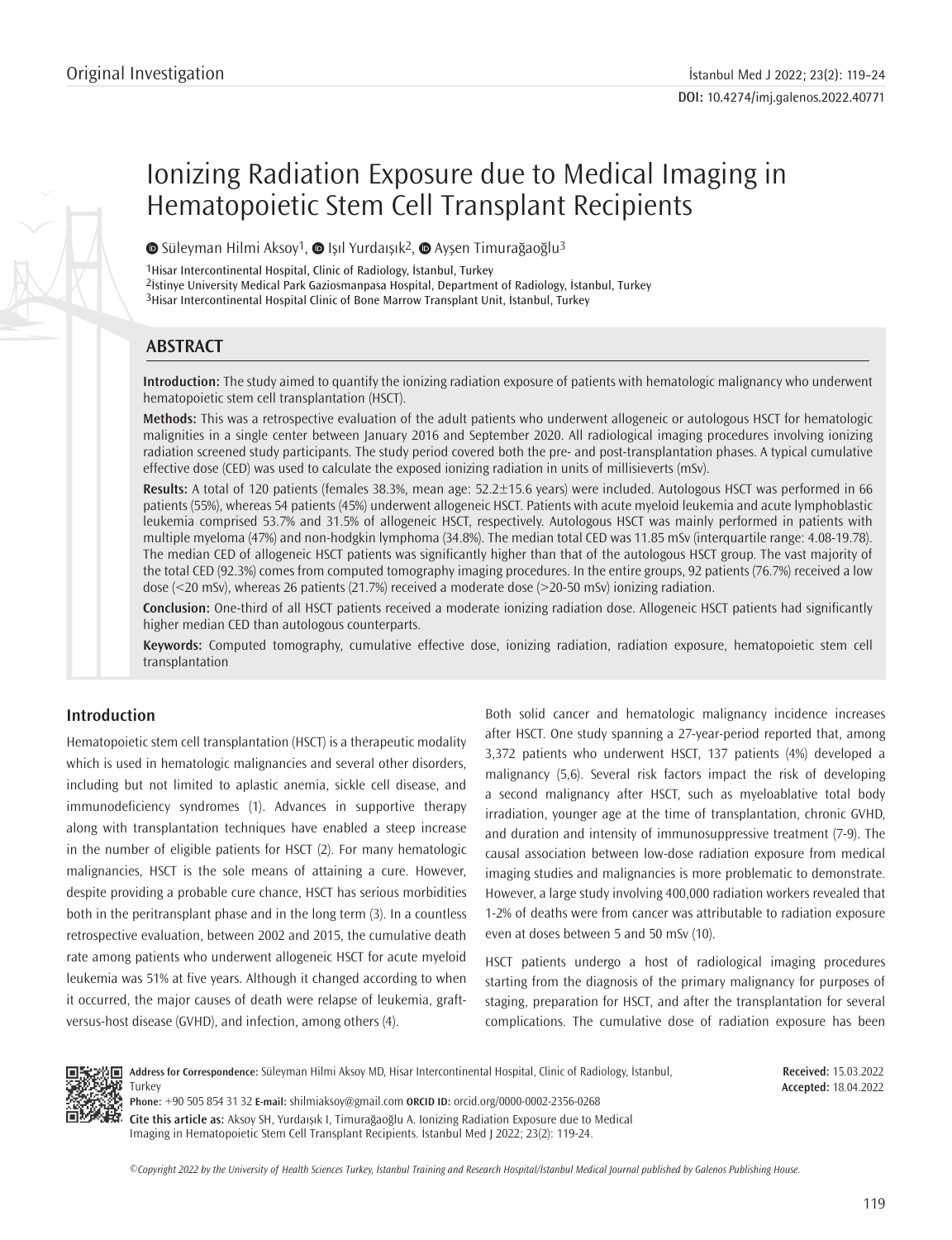shown to be significantly increased in HSCT patients compared with the radiation exposure level in several solid organ transplant populations (11-14). However, there is a scarcity of knowledge regarding radiation exposure due to diagnostic imaging procedures in HSCT patients, and to the best of our knowledge, to date only one study evaluated the total cumulative radiation in patients who underwent HSCT (15). Thus, we retrospectively evaluated the ionizing radiation exposure of allogeneic and autologous HSCT patients in a single center.

## **Methods**

This was a retrospective evaluation of the adult patients who underwent allogeneic or autologous HSCT for hematologic malignities in a single center between January 2016 and September 2020. During the specified period, we included all HSCT patients. Patients who underwent imaging procedures before admitting to our hospital were excluded because of the lack of data used to calculate the total radiation exposure.

This study approval by the İstinye University Clinical Research Ethics Committee [approval number: (2017-KAEK-120)/2/2021.G-102, date: 23.06.2021].

The necessary consent were obtained from our patients at their first admission to the hematology service so that their clinical data could be used for studies during treatment and follow-up.

All radiological imaging procedures involving ionizing radiation were detected from the patient charts and hospital radiologic imaging database system. These procedures included computed tomography (CT), direct X-rays, fluoroscopic examinations, and nuclear medicine imaging. The study period covered the time frame starting 30 days before transplantation and until the death of the patient or 60 days post-transplantation in surviving patients.

For each imaging procedure, a typical cumulative effective dose (CED) was used to calculate the exposed ionizing radiation in units of millisievert (mSv). Data reported by Mettler et al. (16) and Hart and Wall (17) were used to calculate CED for common radiology procedures such as CT and direct radiography. In case of missing and/or unavailable data, which allow the calculation of the CEDs, known minimum effective dose in mSv to calculate the total radiation dose was used by means of literature (18).

We categorized CEDs into the following groups as recommended by Nguyen et al. (13): low dose (0-20 mSv), moderate dose (20-50 mSv), high dose (50-100 mSv), and very high dose (>100 mSv).

#### **HSCT Protocols (Conditioning Protocols)**

**- For autologous HCT:** Multiple myeloma patients were treated with melphalan, and non-Hodgkin lymphoma (NHL) patients were treated with busulfan, etoposide, melphalan.

**- For allogeneic HCT:** Acute leukemias were treated with myeloablative chemotherapy (busulfan, cyclophosphamide) or nonmyeloablative therapy (fludarabine, busulfan, anti-thymocyte globulin) total body irradiation was not used in any conditioning regimen.

#### **Statistical Analysis**

To check the data in terms of distribution, Kolmogorov-Smirnov test and QQ plots were used. Non-normally distributed numeric variables were given as medians [interquartile range (IQR)]. Mann-Whitney U test was used to compare the two groups in terms of numeric data. Categorical variables were presented as numbers and percentages. To compare categorical variables, we used chi-square test. SPSS 24 (SPSS Inc., Chicago, IL) statistical software package was used for statistical analyses. Statistical significance was determined at p-value <0.05.

# **Results**

#### **General Characteristics of the Patients**

A total of 120 patients (females 38.3%) were included in the study. The mean age of the patients was 52.2±15.6 years (minimum-maximum: 20-74 years). The most common primary hematologic diseases for which HSCT was performed were multiple myeloma (27.5%) and acute myeloid leukemia (25.8%). Of all HSCTs, autologous HSCT was performed in 66 patients (55%), whereas 54 patients (45%) underwent allogeneic HCT. Patients with AML and ALL constituted 53.7% and 31.5% of allogeneic HSCT, respectively. Autologous HSCT was mainly performed in patients with MM (47%) and NHL (34.8%).

Twenty-one (17.5%) patients had acute GVHD during the posttransplant phase. Overall, at 60 days post transplantation, 43 patients (35.8%) died. The mortality rate was significantly higher in the allogeneic HSCT group (53.7%) relative to the autologous HSCT group (21.2%) (p<0.001). The most common causes of death were infection (41.9%) and a combination of infection and GVHD (16.3%). Table 1 summarizes the general characteristics of the whole study group.

#### **Radiologic Procedures and Cumulative Effective Radiation Dose**

The median duration of the pre-transplantation phase was 122 days. During this phase, the median number of CT for each patient was 4 [(IQR), 1-6]. The maximum number of CTs for one patient was 37 in a patient with NHL; 20 before and 17 after the transplantation. The most common site for which CT was performed was thorax, followed by CT angiography. During the preparatory phase, the median number of chest X-rays was 12. During the first 60 days of the post-transplantation period, the median number of CTs and chest X-rays for one patient was 1 and 4, respectively (Table 2).

The median total CED was 11.85 mSv (IQR: 4.08-19.78). The median CED of allogeneic HSCT patients was significantly higher than that of the autologous HSCT group (Table 3 and Figure 1). The vast majority of the total CED (92.3%) comes from CT imaging procedures. Of all study patients, 40 (60.6%) had a total CED greater than 3 mSv. Only 2 patients had a total CED >50 mSv. In the entire group, 92 patients (76.7%) received a low dose (<20 mSv), whereas 26 patients (21.7%) received a moderate dose (>20-50 mSv) ionizing radiation. CED groups according to allogeneic and autologous HSCT groups are shown in Figure 2.

## **Discussion**

The salient findings of this study can be summarized as follows: First, the median CED for HSCT recipients was 11.8 mSv. Second, only 2 of our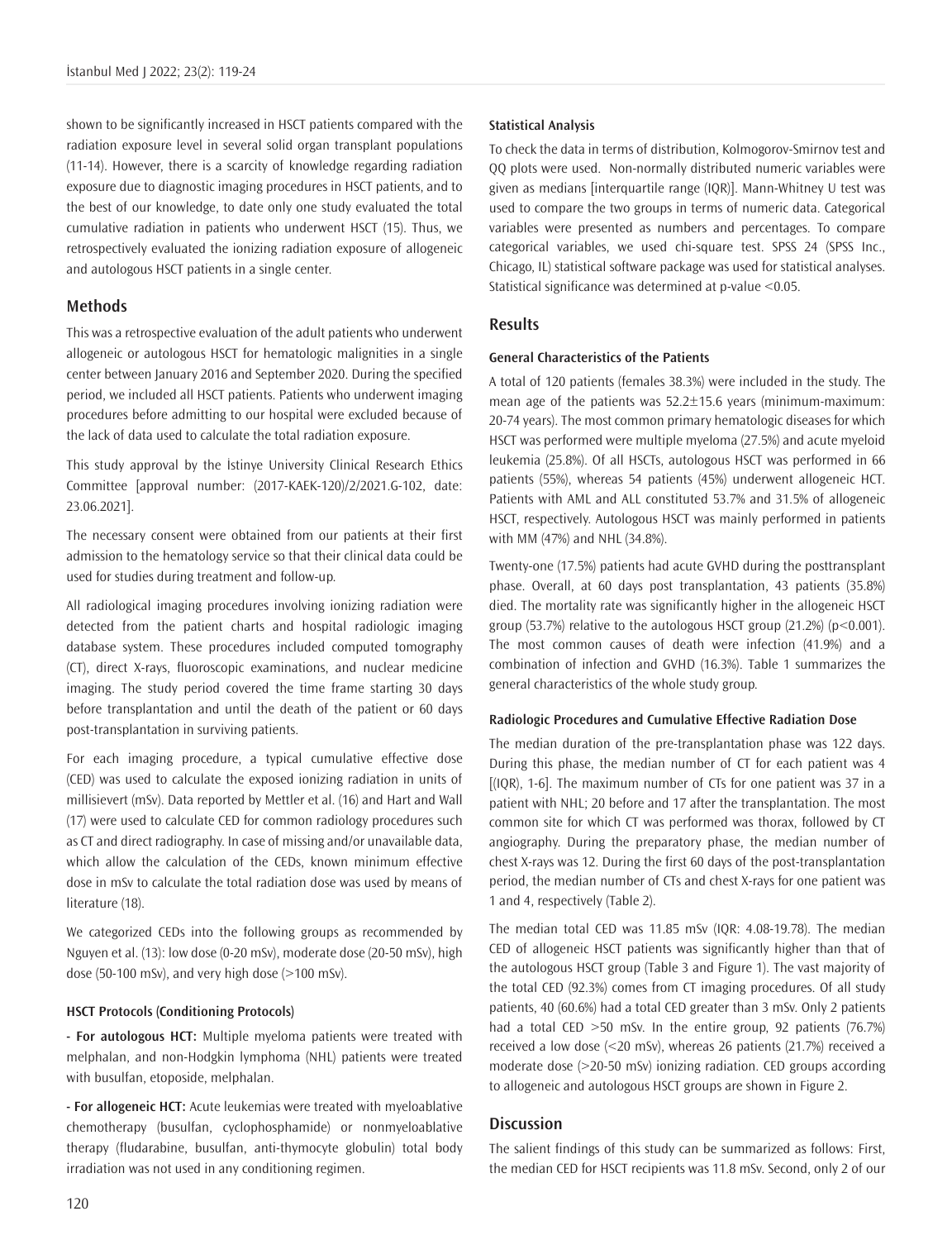**Table 1. Clinicodemographic characteristics of the entire study population**

|                               | Patients (n=120) |
|-------------------------------|------------------|
| Age (years)                   | $56.5(41-64.8)$  |
| Sex; $(n, %)$                 |                  |
| Female                        | 46 (38.3%)       |
| Male                          | 74 (61.7%)       |
| BMI median (IQR)              | 26.5 (23.6-30.8) |
| Diagnostic; (n, %)            |                  |
| Multiple myeloma              | 33 (27.5%)       |
| Acute myelogenous leukemia    | 31 (25.8%)       |
| Non-Hodgkin lymphoma          | 25 (20.8%)       |
| Acute lymphoblastic leukemia  | 21 (17.5%)       |
| Hodgkin's lymphoma            | $6(5.0\%)$       |
| Myelodysplastic syndrome      | $1(0.8\%)$       |
| Mycosis fungoides             | $1(0.8\%)$       |
| Plasma cell leukemia          | $1(0.8\%)$       |
| T-cell lymphoblastic leukemia | $1(0.8\%)$       |
| The type of HCT; $(n, %)$     |                  |
| Allogeneic HCT                | 54 (45%)         |
| Autologous HCT                | 66 (55%)         |
| GVHD; (n, %)                  | 21 (17.5%)       |
| Number of deaths; (n, %)      | 43 (35.8%)       |
| Cause of death                |                  |
| Infection                     | 18 (41.9%)       |
| $GVHD + inflection$           | 7(16.3%)         |
| Relapse                       | 5(11.6%)         |
| <b>GVHD</b>                   | $4(9.3\%)$       |
| Engraftment failure           | $2(4.6\%)$       |
| Unknown                       | 7(16.3%)         |
|                               |                  |

IQR: Interquartile range, HCT: Hematopoietic cell transplantation, GVHD: Graft-versushost disease

patients had a high dose, which was defined as a CED between 50 and 100 mSv. Third, the vast majority of the CED originated from computed tomographic imaging procedures. Fourth, patients who underwent allogeneic HSCT had significantly higher CED compared to patients who underwent autologous HCT.

Although recently several studies evaluated the amount of ionizing radiation exposure in various patient groups (19-22) along with the general population, some of the most vulnerable patient groups in terms of secondary cancer development, including transplant recipients, have been ignored to some extent. Some authors have even discussed the potential radiation dose for a middle-aged person just from cancer screening procedures and advised caution in this regard (23).

This relative negligence in terms of lack of studies investigating ionizing radiation exposure in transplant recipients may be due to the already increased mortality risk of these patients from more readily apparent causes such as infection and GVHD. These multiple and more palpable threats to the well-being of the transplant recipients might delegate the awareness of the harmful effects of radiation to a lower point in the list of priorities.

**Table 2. Number of radiological imaging procedures involving ionizing radiation and cumulative effective doses in the whole patient group**

|                                                                                                   | Patients (n=120)         |  |  |
|---------------------------------------------------------------------------------------------------|--------------------------|--|--|
| Duration of the HCT preparation phase (days)                                                      | 122 (64.3-174.5)         |  |  |
| Number of procedures involving ionizing radiation                                                 |                          |  |  |
| Pre-transplantation                                                                               |                          |  |  |
| Computed tomography                                                                               | $4(1-6)$                 |  |  |
| CT angiography                                                                                    | $1(1-1)$                 |  |  |
| Thorax                                                                                            | $2.5(1-4)$               |  |  |
| Upper abdomen                                                                                     | $0(0-1)$                 |  |  |
| Lower abdomen                                                                                     | $0(0-1)$                 |  |  |
| Cranial                                                                                           | $0(0-0)$                 |  |  |
| Neck                                                                                              | $0(0-0)$                 |  |  |
| Chest X-ray                                                                                       | $12(7-21)$               |  |  |
| <b>PET</b>                                                                                        |                          |  |  |
| Vertebra                                                                                          | $\overline{\phantom{a}}$ |  |  |
| Post-transplantation                                                                              |                          |  |  |
| Computed tomography                                                                               | $1(0-3)$                 |  |  |
| Chest X-ray                                                                                       | $4(2-8)$                 |  |  |
| Cumulative effective dose from computed tomography<br>(mSv)                                       | 10.50 (3.36-18.31)       |  |  |
| Cumulative effective dose from conventional<br>radiography (mSv)                                  | $0.84(0.49-1.38)$        |  |  |
| Total cumulative effective dose (mSv)                                                             | 11.85 (4.08-19.78)       |  |  |
| HCT: Hematopoietic cell transplantation, PET: Positron emission tomography,<br>mSv: Millisieverts |                          |  |  |

Several studies of solid organ transplant recipients such as heart and kidney revealed much higher doses of ionizing radiation exposure than normally allowed and that of patients who had chronic medical conditions (14,24-27). Solid organ transplantations also entail a preparatory phase during which several radiological procedures are undertaken to evaluate the disease burden and make necessary plan for the transplant procedure. However, HSCT differs from solid organ transplantation crucially; that is HSCT requires conditioning, which is carried out in some patients with the use of whole-body irradiation in addition to myeloablative chemotherapy (28). This therapeutic irradiation significantly increases the CED of a patient in a very short period. In our study, none of the patients had total body irradiation as part of the conditioning regimen. Thus, the lack of radiation in conditioning might account in part for relatively lower CED values in our patients.

Patients with HSCT have a relatively high mortality rate after the transplantation procedure (4). Secondary cancer development is as common in HCT patients as in solid organ recipients (29). Despite the high vulnerability of this special population, as far as we know, only one study to date has investigated the amount of ionizing radiation in HCT patients.

Battiwalla et al. (15) evaluated 66 allogeneic HSCT patients in a retrospective cohort study. The authors covered a period of 230 days; 30 days pre-transplantation and 200 days post-transplantation. The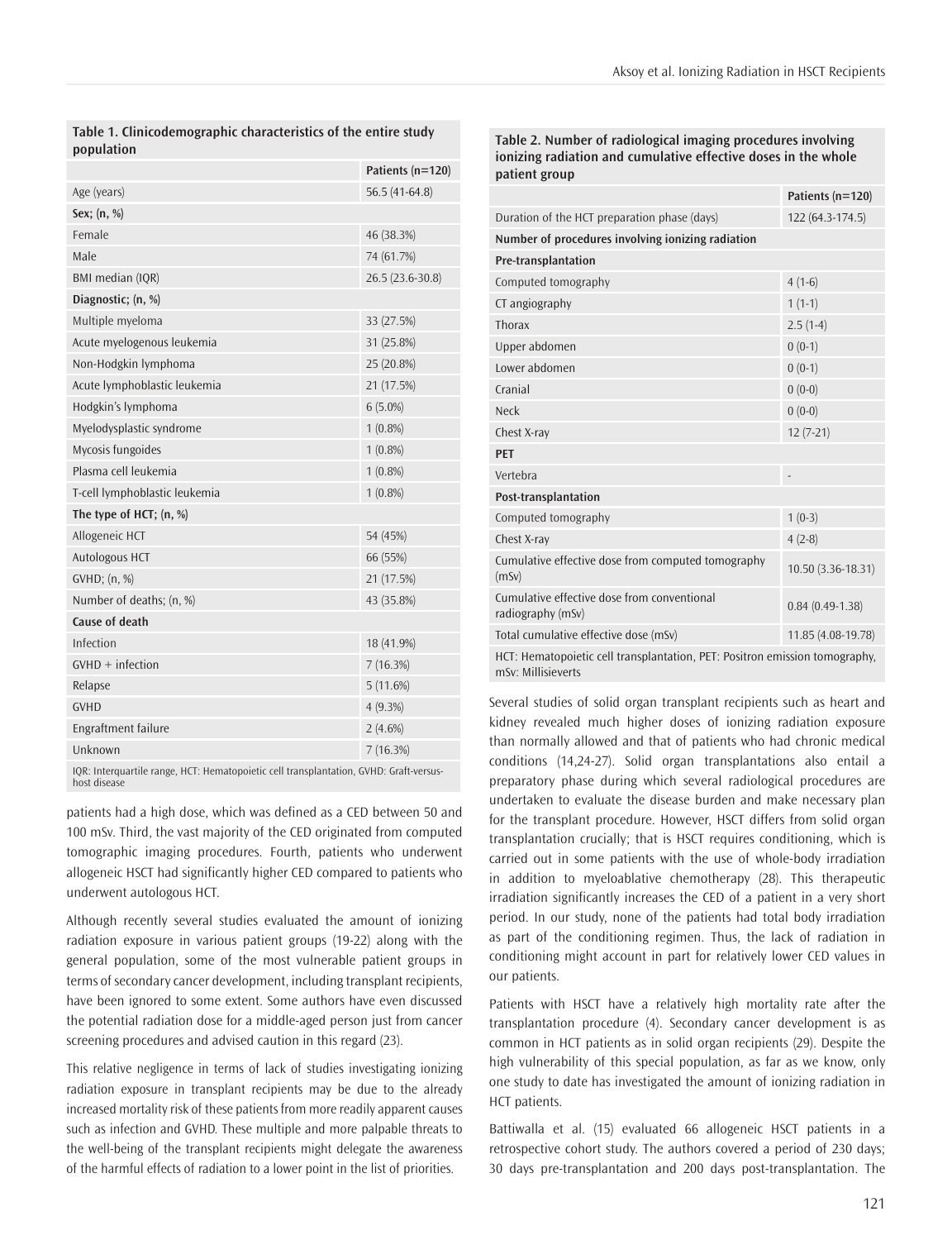| Table 3. Cumulative effective doses in the allogeneic and autologous HSCT groups |  |
|----------------------------------------------------------------------------------|--|
|                                                                                  |  |

|                                                               | Groups $(n=120)$       |                        |                        |
|---------------------------------------------------------------|------------------------|------------------------|------------------------|
|                                                               | Allogeneic HSCT (n=54) | Autologous HSCT (n=66) | p-value                |
| Duration of the HCT preparation phase (days)                  | 120 (90.8-247.8)       | $127.5(46.8-173.5)$    | $0.316*$               |
| Cumulative effective dose from computed tomography (mSv)      | $13.9(9.2 - 22.23.0)$  | $5.6(0-14.1)$          | $< 0.001$ <sup>*</sup> |
| Cumulative effective dose from conventional radiography (mSv) | $1.2(0.8-1.9)$         | $0.6(0.4-1.0)$         | $\leq 0.001$ *         |
| Total cumulative effective dose (mSv)                         | $15.8(10.2 - 25.0)$    | $6.3(0.6-14.6)$        | $\leq 0.001$ *         |
|                                                               |                        |                        |                        |

\*Mann-Whitney U test, HCT: Hematopoietic cell transplantation, HSCT: Hematopoietic stem cell transplantation, mSv: Millisieverts



**Figure 1.** Simple error bars showing the mean cumulative effective dose in allogeneic and autologous hematopoietic stem cell transplantation. Error Bars: 95% confidence interval

CED: Cumulative effective dose, HSCT: Hematopoietic stem cell transplantation, mSv: Millisieverts



**Figure 2.** Clustered bar chart depicting median CED groups in allogeneic and autologous HSCT patients CED: Cumulative effective dose, HSCT: Hematopoietic stem cell

transplantation, mSv: Millisieverts

median cumulative effective radiation dose from diagnostic radiological procedures was found to be 92 mSv (range: 1.2-300). This median value is much larger than the median value of our patients [11.85 mSv (IQR, 4.08-19.78)]. Several factors can explain this discrepancy. First, we  $cal$ ralculated radiation exposure until the  $60<sup>th</sup>$  day after transplantation. Second, none of our patients underwent total body irradiation as part of the conditioning regimen. Third, the mortality rate in our cohort was much higher compared to the cohort of Battiwalla et al. (15) hence limiting the additional doses of ionizing radiation. The authors did not find an impact of radiation exposure on the short-term clinical outcomes. We did not evaluate the clinical outcome and radiation exposure association in our study with the presumption that radiationinduced cancer development is a late effect. We, are of course, aware of the fact that radiation exposure affects several other organ systems, including, the heart and immune system (30). Considering the increased burden of cardiovascular disease in HSCT recipients (31), new research should also explore the additional cardiac risk attained by ionizing radiation in HSCT patients.

It is well appreciated that as the dose of radiation exposure increases, the risk of secondary malignancy also increases well (32-35). Moreover, this association starts at relatively low doses of ionizing radiation exposure. Eisenberg et al. (33) reported that for every 10 mSv CED, cancer risk over 5 years showed a 3% risk increase. In a large multinational study that recruited radiation workers, Cardis et al. (10) found that workers were exposed to an average of 20 mSv ionizing radiation and there existed a positive correlation with cancer-related mortality and exposure dose. Interestingly, the cancer risk seemed to start at a dose as low as 5 mSv (36). Thus, even low-level radiation exposure might can contribute to secondary malignancy development; radiologic studies should be conducted cautiously.

Most of the total radiation dose (88%) has come from CTs in the study by Battiwalla et al. (15). Similarly, 92.3% of the total CED was due to CTs in our study. Thus, in our opinion, physicians should be particularly vigilant for the performance of repeated CT imaging in their patients if they limit the radiation exposure in their patients.

All patients in the study by Battiwalla et al. (15) underwent full-match allogeneic transplantation. However, we included both allogeneic and autologous HSCT patients in this study. Interestingly, the median CED was significantly higher in allogeneic HSCT patients compared with autologous HSCT patients. The duration of pre-transplantation phase was not different between the groups. The mortality rate was significantly higher in the allogeneic HSCT group relative to the autologous HSCT group (p<0.001). Since most of the ionizing radiation exposure comes from the pre-transplantation period, we think that the nature of the underlying hematologic diseases dictated the need for radiological procedures and thus created a significant difference between the groups in terms of median CED.

#### **Study Limitations**

First, this was a relatively small study conducted in a single center. Thus, our findings are difficult to extrapolate for other centers since conditioning regimens, and patient characteristics vary across different centers. Second, we could not obtain information regarding the exact timing of the radiological procedures. Though we knew that the imaging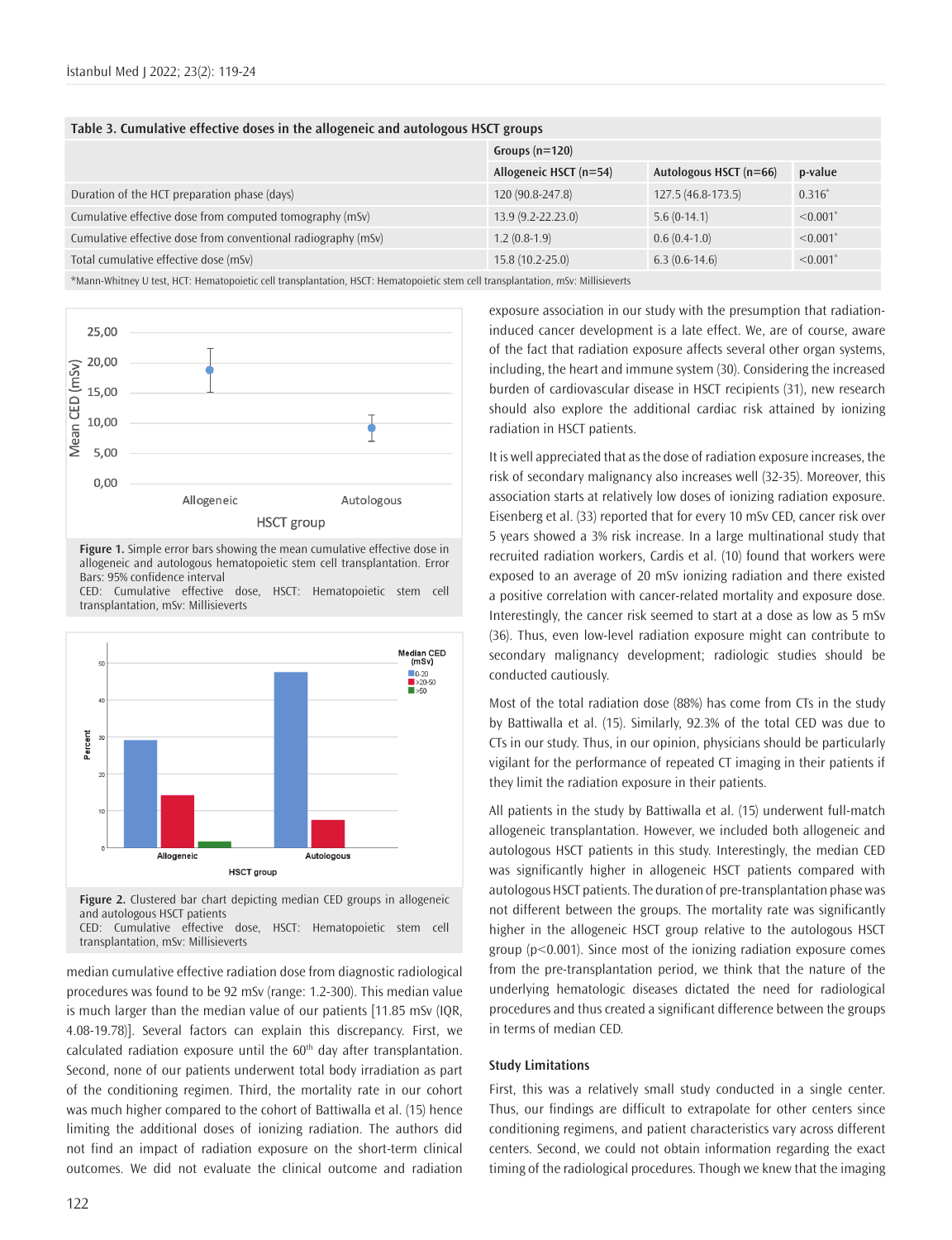procedures were certainly performed during the study period, we did not provide data with respect to the pre- or post-transplantation timing of the radiological procedures. Thirdly, during the follow-up of patients after the transplantation, we did not detect any malignancy but probably the time was probably not long enough to detect secondary malignancies.

# **Conclusion**

This study was the second but the largest study investigating CED in patients who underwent HCT. Moreover, for the first time in the literature, we reported that patients who underwent allogeneic HSCT received significantly more ionizing radiation compared with patients who underwent autologous HCT. More studies are clearly needed to elucidate whether this increased exposure to ionizing radiation affects the future development of malignancy in HSCT recipients.

**Ethics Committee Approval:** This study approval by the İstinye University Clinical Research Ethics Committee [approval number: (2017-KAEK-120)/2/2021.G-102, date: 23.06.2021].

**Informed Consent:** The necessary consent were obtained from our patients at their first admission to the hematology service so that their clinical data could be used for studies during treatment and follow-up.

**Peer-review:** Externally peer-reviewed.

**Authorship Contributions:** Surgical and Medical Practices - S.H.A., A.T.; Concept - S.H.A., A.T.; Design - S.H.A., I.Y.; Data Collection or Processing - S.H.A., I.Y., A.T.; Analysis or Interpretation - S.H.A., I.Y.; Literature Search - S.H.A., I.Y., A.T.; Writing - S.H.A.

**Conflict of Interest:** No conflict of interest was declared by the authors.

**Financial Disclosure:** The authors declared that this study received no financial support.

#### **References**

- 1. Bazinet A, Popradi G. A general practitioner's guide to hematopoietic stemcell transplantation. Curr Oncol 2019; 26: 187-91.
- 2. World Health Organization. Haematopoietic Stem Cell Transplantation HSCtx [Web page]. Geneva, Switzerland: who; 2018 (cited: 6 January 2019). [Available at: https://www.who.int/transplantation/hsctx/en
- 3. Majhail NS. Long-term complications after hematopoietic cell transplantation. Hematol Oncol Stem Cell Ther 2017; 10: 220-7.
- 4. Styczyński J, Tridello G, Koster L, Iacobelli S, van Biezen A, van der Werf S, et al; nfectious Diseases Working Party EBMT. Death after hematopoietic stem cell transplantation: changes over calendar year time, infections and associated factors. Bone Marrow Transplant 2020; 55: 126-36.
- 5. Martin PJ, Counts GW Jr, Appelbaum FR, Lee SJ, Sanders JE, Deeg HJ, et al. Life expectancy in patients surviving more than 5 years after hematopoietic cell transplantation. J Clin Oncol 2010; 28: 1011-6.
- 6. Baker KS, DeFor TE, Burns LJ, Ramsay NK, Neglia JP, Robison LL. New malignancies after blood or marrow stem-cell transplantation in children and adults: incidence and risk factors. J Clin Oncol 2003; 21: 1352-8.
- 7. Inamoto Y, Shah NN, Savani BN, Shaw BE, Abraham AA, Ahmed IA, et al. Secondary solid cancer screening following hematopoietic cell transplantation. Bone Marrow Transplant 2015; 50: 1013-23.
- 8. Mullenders L, Atkinson M, Paretzke H, Sabatier L, Bouffler S. Assessing cancer risks of low-dose radiation. Nat Rev Cancer 2009; 9: 596-604.
- 9. Ron E, Preston DL, Mabuchi K. More about cancer incidence in atomic bomb survivors: solid tumors, 1958-1987. Radiat Res 1995; 141: 126-7.
- 10. Cardis E, Vrijheid M, Blettner M, Gilbert E, Hakama M, Hill C, et al. Risk of cancer after low doses of ionising radiation: retrospective cohort study in 15 countries. BMJ 2005; 331: 77.
- 11. De Mauri A, Matheoud R, Carriero A, Lizio D, Chiarinotti D, Brambilla M. Radiation exposure from medical imaging in dialyzed patients undergoing renal pre-transplant evaluation. J Nephrol 2017; 30: 141-6.
- 12. De Mauri A, Brambilla M, Izzo C, Matheoud R, Chiarinotti D, Carriero A, et al. Cumulative radiation dose from medical imaging in kidney transplant patients. Nephrol Dial Transplant 2012; 27: 3645-51.
- 13. Nguyen KN, Patel AM, Weng FL. Ionizing radiation exposure among kidney transplant recipients due to medical imaging during the pretransplant evaluation. Clin J Am Soc Nephrol 2013; 8: 833-9.
- 14. Noor M, Shekhdar J, Banner NR. Radiation exposure after heart transplantation: trends and significance. J Heart Lung Transplant 2011; 30: 309-14.
- 15. Battiwalla M, Fakhrejahani F, Jain NA, Klotz JK, Pophali PA, Draper D, et al. Radiation exposure from diagnostic procedures following allogeneic stem cell transplantation--how much is acceptable? Hematology 2014; 19: 275-9.
- 16. Mettler FA Jr, Huda W, Yoshizumi TT, Mahesh M. Effective doses in radiology and diagnostic nuclear medicine: a catalog. Radiology 2008; 248: 254-63.
- 17. Hart D, Wall BF. Radiation exposure of the UK population from medical and dental x-ray examinations (NRPB-W--4). United Kingdom; 2002.
- 18. The 2007 Recommendations of the International Commission on Radiological Protection. ICRP publication 103. Ann ICRP 2007; 37: 1-332.
- 19. Cioffi DL, Fontana L, Leso V, Dolce P, Vitale R, Vetrani I, et al. Low dose ionizing radiation exposure and risk of thyroid functional alterations in healthcare workers. Eur J Radiol 2020; 132: 109279.
- 20. Baselet B, Rombouts C, Benotmane AM, Baatout S, Aerts A. Cardiovascular diseases related to ionizing radiation: The risk of low-dose exposure (Review). Int J Mol Med 2016; 38: 1623-41.
- 21. Scott MV, Fujii AM, Behrman RH, Dillon JE. Diagnostic ionizing radiation exposure in premature patients. J Perinatol 2014; 34: 392-5.
- 22. McEvoy JH, Bihari S, Hooker AM, Dixon DL. Cumulative radiation in critically ill patients: a retrospective audit of ionising radiation exposure in an intensive care unit. Crit Care Resusc 2019; 21: 212-9.
- 23. Ruano-Ravina A, Wakeford R. The Increasing Exposure of the Global Population to Ionizing Radiation. Epidemiology 2020; 31: 155-9.
- 24. Wang M, Zhang H, Zhou D, Qiao YC, Pan YH, Wang YC, et al. Risk for cancer in living kidney donors and recipients. J Cancer Res Clin Oncol 2018; 144: 543-50.
- 25. Cheung CY, Tang SCW. An update on cancer after kidney transplantation. Nephrol Dial Transplant 2019; 34: 914-20.
- 26. Stein EG, Haramati LB, Bellin E, Ashton L, Mitsopoulos G, Schoenfeld A, et al. Radiation exposure from medical imaging in patients with chronic and recurrent conditions. J Am Coll Radiol 2010; 7: 351-9.
- 27. McDonnell A, Downing TE, Zhu X, Ryan R, Rossano JW, Glatz AC. Cumulative exposure to medical sources of ionizing radiation in the first year after pediatric heart transplantation. J Heart Lung Transplant 2014; 33: 1126-32.
- 28. Jethava YS, Sica S, Savani B, Socola F, Jagasia M, Mohty M, et al. Conditioning regimens for allogeneic hematopoietic stem cell transplants in acute myeloid leukemia. Bone Marrow Transplant 2017; 52: 1504-11.